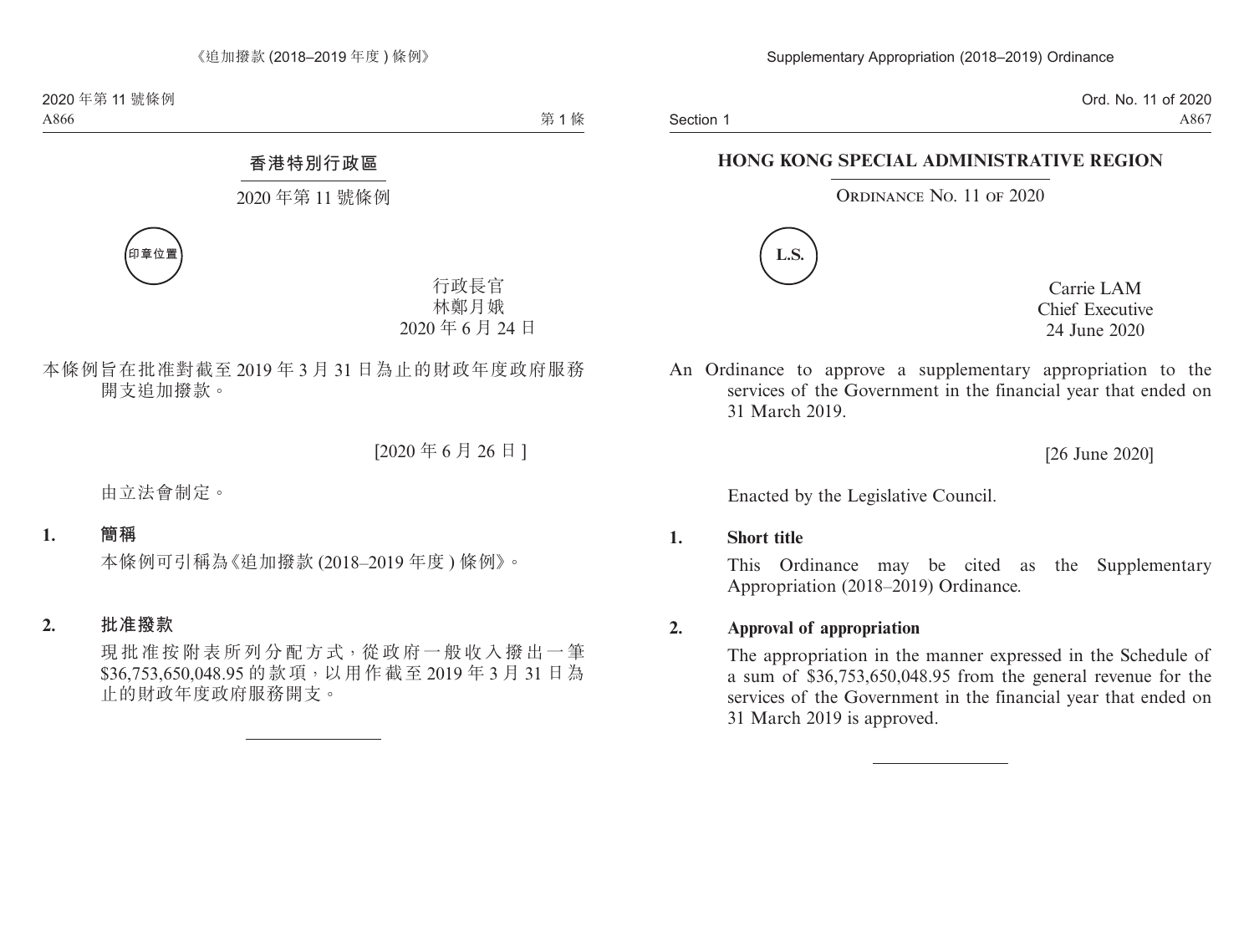| Schedule | Ord. No. 11 of 2020 |
|----------|---------------------|
|          | A869                |

# **Schedule**

[s. 2]

| Number<br>of Vote | Head of Expenditure                   | Amount<br>of Vote<br>\$ |
|-------------------|---------------------------------------|-------------------------|
| 24                |                                       | 3,549,198.92            |
| 25                | Architectural Services Department     | 53,772,668.15           |
| 30                | Correctional Services Department      | 91,935,379.94           |
| 39                | Drainage Services Department          | 6,724,117.80            |
| 48                |                                       | 13,641,049.35           |
| 53                | Government Secretariat: Home Affairs  |                         |
| 72                | <b>Independent Commission Against</b> | 26,955,604.53           |
| 74                | Information Services Department       | 22,115,991.04           |
| 78                | Intellectual Property Department      | 10,311,994.88           |
| 79                |                                       | 4,977,749.35            |
| 91                |                                       | 3,373,868.58            |
| 94                |                                       | 15,810,579.89           |
| 114               | Office of The Ombudsman               | 4,407,000.00            |
| 121               | Independent Police Complaints Council | 2,358,000.00            |
| 122               |                                       | 374,043,348.85          |
| 136               | Public Service Commission Secretariat | 367,757.42              |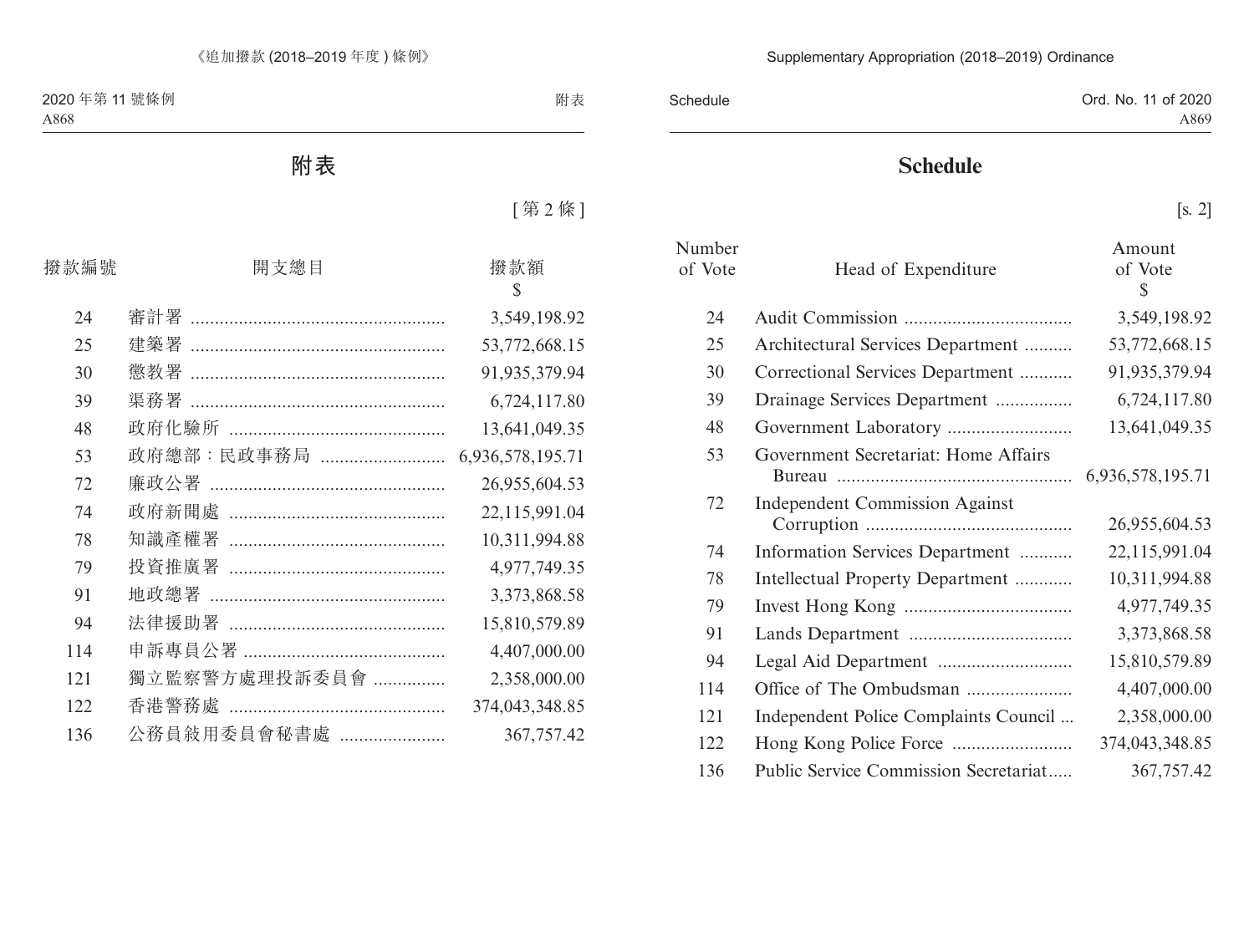## Supplementary Appropriation (2018–2019) Ordinance

| Schedule          |                                                                                                                  | Ord. No. 11 of 2020<br>A871 |
|-------------------|------------------------------------------------------------------------------------------------------------------|-----------------------------|
| Number<br>of Vote | Head of Expenditure                                                                                              | Amount<br>of Vote<br>\$     |
| 137               | Government Secretariat: Environment                                                                              | 268, 654, 781. 10           |
| 140               | Government Secretariat: Food and<br>Health Bureau (Health Branch)  1,940,681,855.22                              |                             |
| 144               | Government Secretariat: Constitutional<br>and Mainland Affairs Bureau                                            | 2,992,004.16                |
| 147               | Government Secretariat: Financial<br>Services and the Treasury Bureau (The                                       | 426,951.66                  |
| 156               | Government Secretariat: Education                                                                                |                             |
| 158               | Government Secretariat: Transport and<br>Housing Bureau (Transport Branch)                                       | 8,200,280.94                |
| 159               | Government Secretariat: Development<br>Bureau (Works Branch)                                                     | 930,698,782.44              |
| 160               | Radio Television Hong Kong                                                                                       | 25,123,501.18               |
| 166               | Government Flying Service                                                                                        | 431,804,339.11              |
| 170               | Social Welfare Department                                                                                        | 854,001,106.16              |
| 174               | Joint Secretariat for the Advisory Bodies<br>on Civil Service and Judicial Salaries<br>and Conditions of Service | 3,448,995.46                |
| 181               | Trade and Industry Department                                                                                    | 5,400,832.20                |
| 188               |                                                                                                                  | 6,268,428.34                |
| 190               | University Grants Committee                                                                                      | 681, 532, 535. 64           |